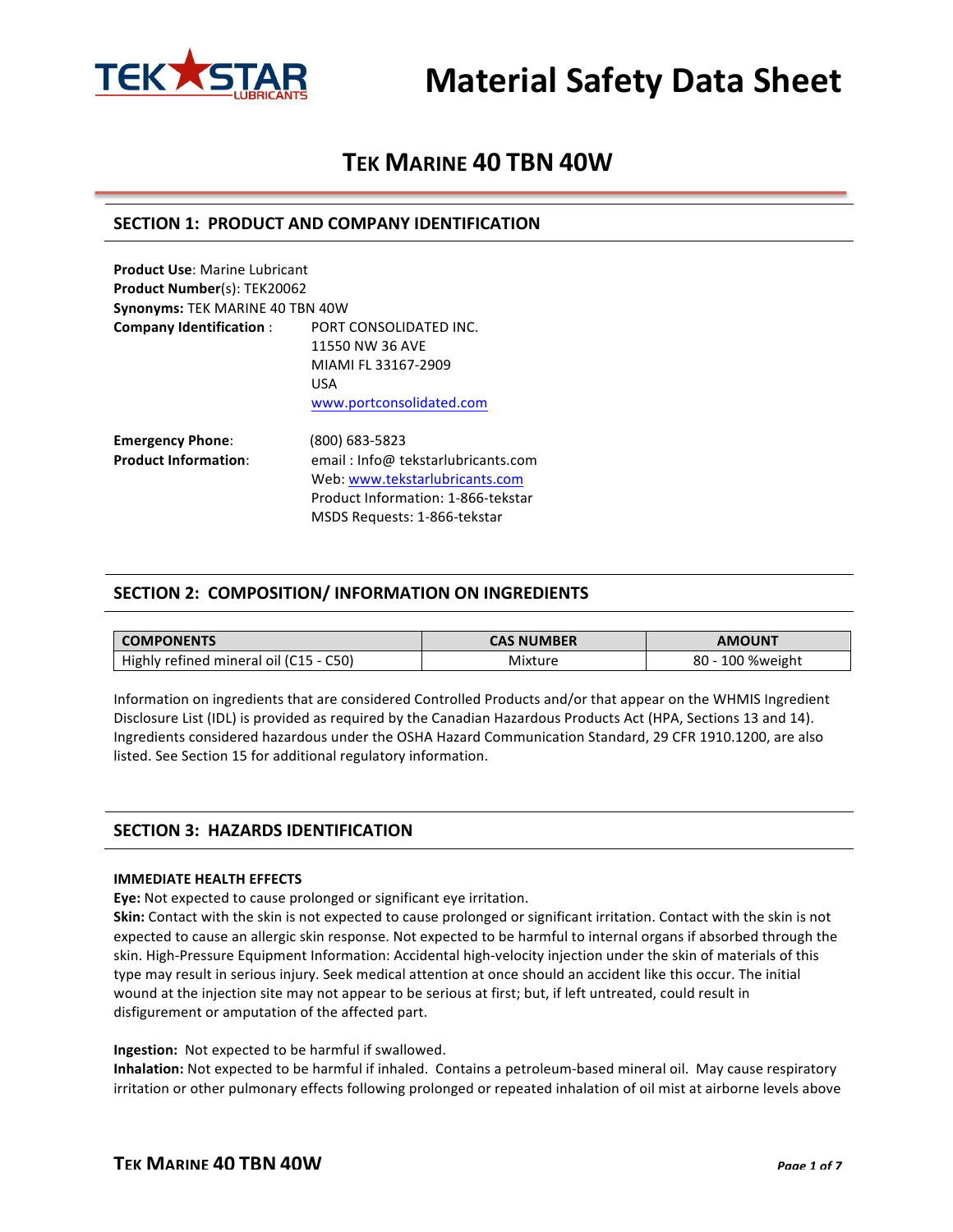

# **TEK MARINE 40 TBN 40W**

the recommended mineral oil mist exposure limit. Symptoms of respiratory irritation may include coughing and difficulty breathing.

### **SECTION 4: FIRST AID MEASURES**

Eye: No specific first aid measures are required. As a precaution, remove contact lenses, if worn, and flush eyes with water.

**Skin:** No specific first aid measures are required. As a precaution, remove clothing and shoes if contaminated. To remove the material from skin, use soap and water. Discard contaminated clothing and shoes or thoroughly clean before reuse.

**Ingestion:** No specific first aid measures are required. Do not induce vomiting. As a precaution, get medical advice. **Inhalation:** No specific first aid measures are required. If exposed to excessive levels of material in the air, move the exposed person to fresh air. Get medical attention if coughing or respiratory discomfort occurs.

**Note to Physicians:** In an accident involving high-pressure equipment, this product may be injected under the skin. Such an accident may result in a small, sometimes bloodless, puncture wound. However, because of its driving force, material injected into a fingertip can be deposited into the palm of the hand. Within 24 hours, there is usually a great deal of swelling, discoloration, and intense throbbing pain. Immediate treatment at a surgical emergency center is recommended.

### **SECTION 5: FIRE FIGHTING MEASURES**

Leaks/ruptures in high pressure system using materials of this type can create a fire hazard when in the vicinity of ignition sources (eg. open flame, pilot lights, sparks, or electric arcs).

#### **FLAMMABLE PROPERTIES:**

**Flashpoint:** (Cleveland Open Cup) 190 °C (374 °F) Minimum **Autoignition:** No Data Available **Flammability (Explosive) Limits (% by volume in air):** Lower: Not Applicable Upper: Not Applicable

**EXTINGUISHING MEDIA:** Use water fog, foam, dry chemical or carbon dioxide (CO2) to extinguish flames.

#### **PROTECTION OF FIRE FIGHTERS:**

Fire Fighting Instructions: This material will burn although it is not easily ignited. For fires involving this material, do not enter any enclosed or confined fire space without proper protective equipment, including self-contained breathing apparatus.

**Combustion Products:** Highly dependent on combustion conditions. A complex mixture of airborne solids, liquids, and gases including carbon monoxide, carbon dioxide, and unidentified organic compounds will be evolved when this material undergoes combustion.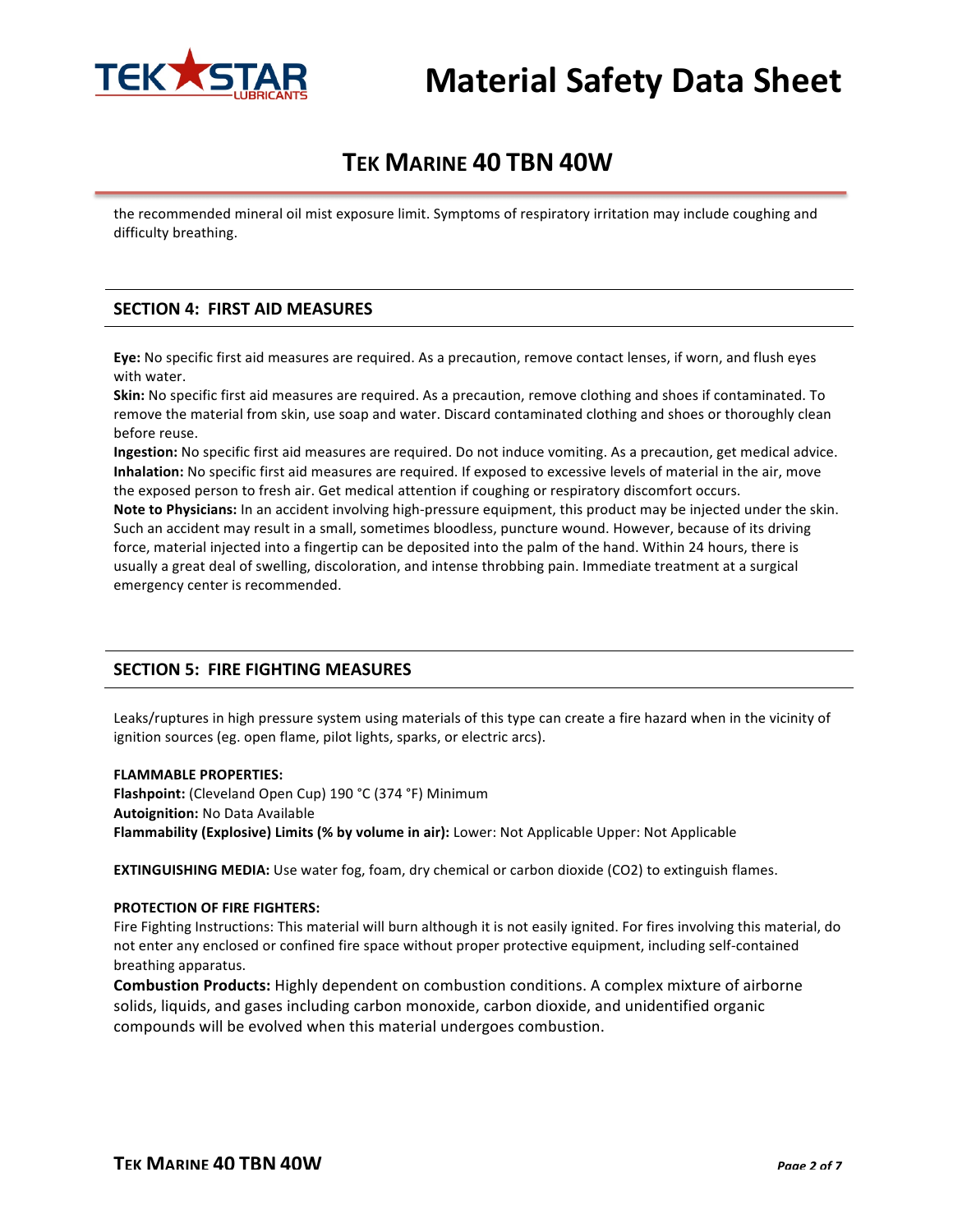

# **TEK MARINE 40 TBN 40W**

### **SECTION 6: ACCIDENTAL RELEASE MEASURES**

Protective Measures: Eliminate all sources of ignition in vicinity of spilled material.

**Spill Management:** Stop the source of the release if you can do it without risk. Contain release to prevent further contamination of soil, surface water or groundwater. Clean up spill as soon as possible, observing precautions in Exposure Controls/Personal Protection. Use appropriate techniques such as applying non-combustible absorbent materials or pumping. Where feasible and appropriate, remove contaminated soil. Place contaminated materials in disposable containers and dispose of in a manner consistent with applicable regulations. **Reporting:** Report spills to local authorities as appropriate or required.

# **SECTION 7: HANDLING AND STORAGE**

**Precautionary Measures:** DO NOT USE IN HIGH PRESSURE SYSTEMS in the vicinity of flames, sparks and hot surfaces. Use only in well ventilated areas. Keep container closed.

Keep out of the reach of children.

**General Handling Information**: Avoid contaminating soil or releasing this material into sewage and drainage systems and bodies of water.

Static Hazard: Electrostatic charge may accumulate and create a hazardous condition when handling this material. To minimize this hazard, bonding and grounding may be necessary but may not, by themselves, be sufficient. Review all operations which have the potential of generating and accumulating an electrostatic charge and/or a flammable atmosphere (including tank and container filling, splash filling, tank cleaning, sampling, gauging, switch loading, filtering, mixing, agitation, and vacuum truck operations) and use appropriate mitigating procedures. For more information, refer to OSHA Standard 29 CFR 1910.106, 'Flammable and Combustible Liquids', National Fire Protection Association (NFPA 77, 'Recommended Practice on Static Electricity', and/or the American Petroleum Institute (API) Recommended Practice 2003, 'Protection Against Ignitions Arising Out of Static, Lightning, and Stray Currents'. 

**Container Warnings:** Container is not designed to contain pressure. Do not use pressure to empty container or it may rupture with explosive force. Empty containers retain product residue (solid, liquid, and/or vapor) and can be dangerous. Do not pressurize, cut, weld, braze, solder, drill, grind, or expose such containers to heat, flame, sparks, static electricity, or other sources of ignition. They may explode and cause injury or death. Empty containers should be completely drained, properly closed, and promptly returned to a drum reconditioned or disposed of properly.

# **SECTION 8: EXPOSURE CONTROLS/PERSONAL PROTECTION**

#### **GENERAL CONSIDERATIONS:**

Consider the potential hazards of this material (see Section 3), applicable exposure limits, job activities, and other substances in the work place when designing engineering controls and selecting personal protective equipment. If engineering controls or work practices are not adequate to prevent exposure to harmful levels of this material, the personal protective equipment listed below is recommended. The user should read and understand all instructions and limitations supplied with the equipment since protection is usually provided for a limited time or under certain circumstances.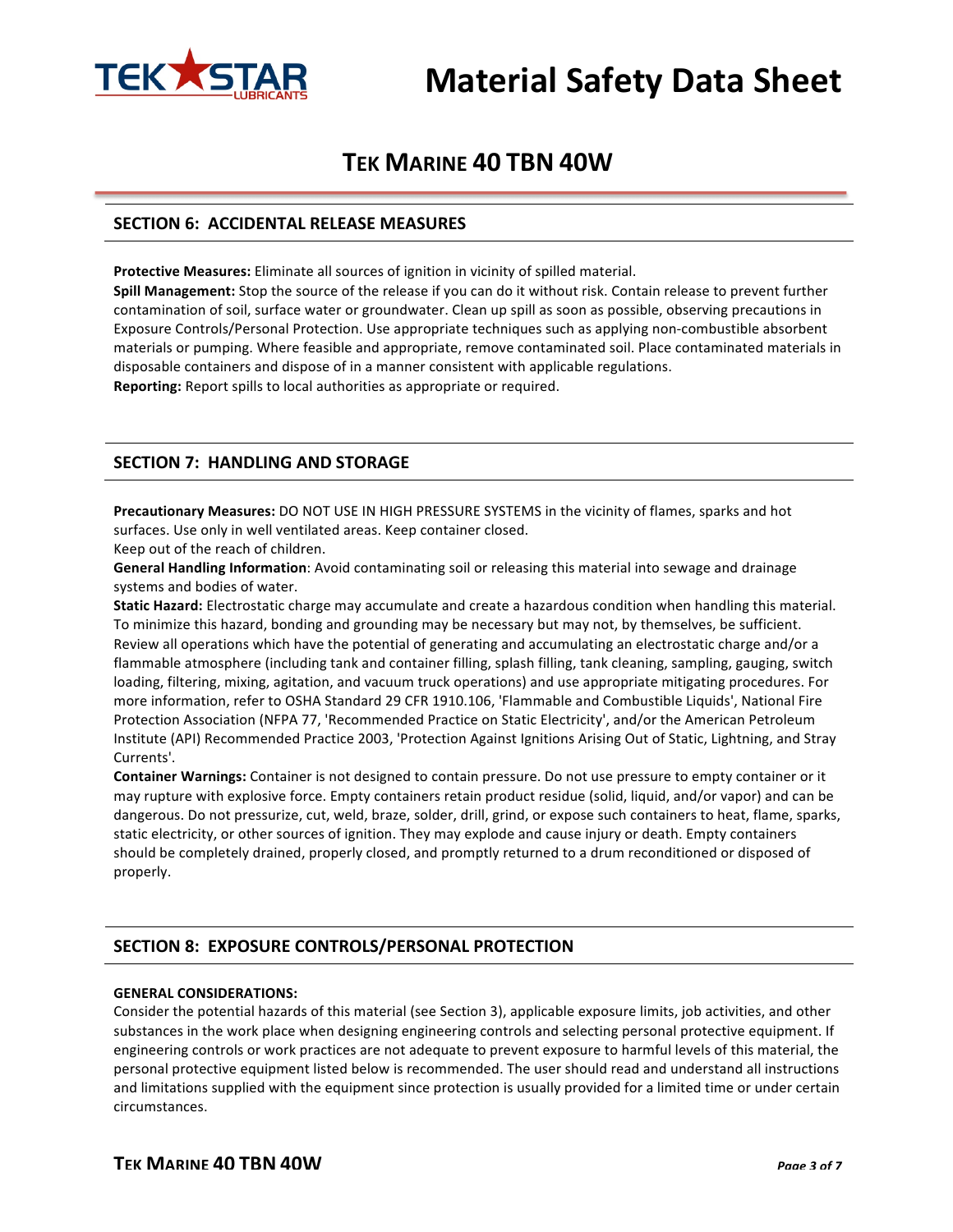

# **TEK MARINE 40 TBN 40W**

#### **ENGINEERING CONTROLS:**

Use in a well-ventilated area.

#### **PERSONAL PROTECTIVE EQUIPMENT**

**Eye/Face Protection:** No special eye protection is normally required. Where splashing is possible, wear safety glasses with side shields as a good safety practice.

**Skin Protection:** No special protective clothing is normally required. Where splashing is possible, select protective clothing depending on operations conducted, physical requirements and other substances in the workplace. Suggested materials for protective gloves include: 4H (PE/EVAL), Nitrile Rubber, Silver Shield, Viton. **Respiratory Protection:** No respiratory protection is normally required.

If user operations generate an oil mist, determine if airborne concentrations are below the occupational exposure limit for mineral oil mist. If not, wear an approved respirator that provides adequate protection from the measured concentrations of this material. For air-purifying respirators use a particulate cartridge.

Use a positive pressure air-supplying respirator in circumstances where air-purifying respirators may not provide adequate protection.

#### **Occupational Exposure Limits:**

| Component                              | Country/<br>Agency | <b>TWA</b> | <b>STEL</b> | <b>Ceiling</b> | <b>Notation</b>               |
|----------------------------------------|--------------------|------------|-------------|----------------|-------------------------------|
| Highly refined mineral oil (C15 - C50) | ACGIH              | 5 mg/m $3$ | 10 mg/m $3$ | $- -$          | $\hspace{0.05cm} \textbf{--}$ |

Note: State and local agencies may have established more stringent limits. Consult local agencies for further information.

# **SECTION 9: PHYSICAL AND CHEMICAL PROPERTIES**

#### Attention: the data below are typical values and do not constitute a specification.

**Color:** Varies depending on specification **Physical State:** Liquid **Odor: Petroleum odor pH:** Not Applicable **Vapor Pressure:** <0.01 mmHg @ 37.8 °C (100 °F) **Vapor Density (Air = 1): >1 Boiling Point:** >315°C (599°F) **Solubility:** Soluble in hydrocarbons; insoluble in water **Freezing Point: Not Applicable Specific Gravity:** 0.88 - 0.91 @ 15.6°C (60.1°F) / 15.6°C (60.1°F) **Density:** 0.87 - 0.89 kg/l @ 15°C (59°F) **Viscosity:** 6 - 26 mm2/s @ 100°C (212°F) **Evaporation Rate: No Data Available Odor Threshold: No Data Available Coefficient of Water/Oil Distribution:** No Data Available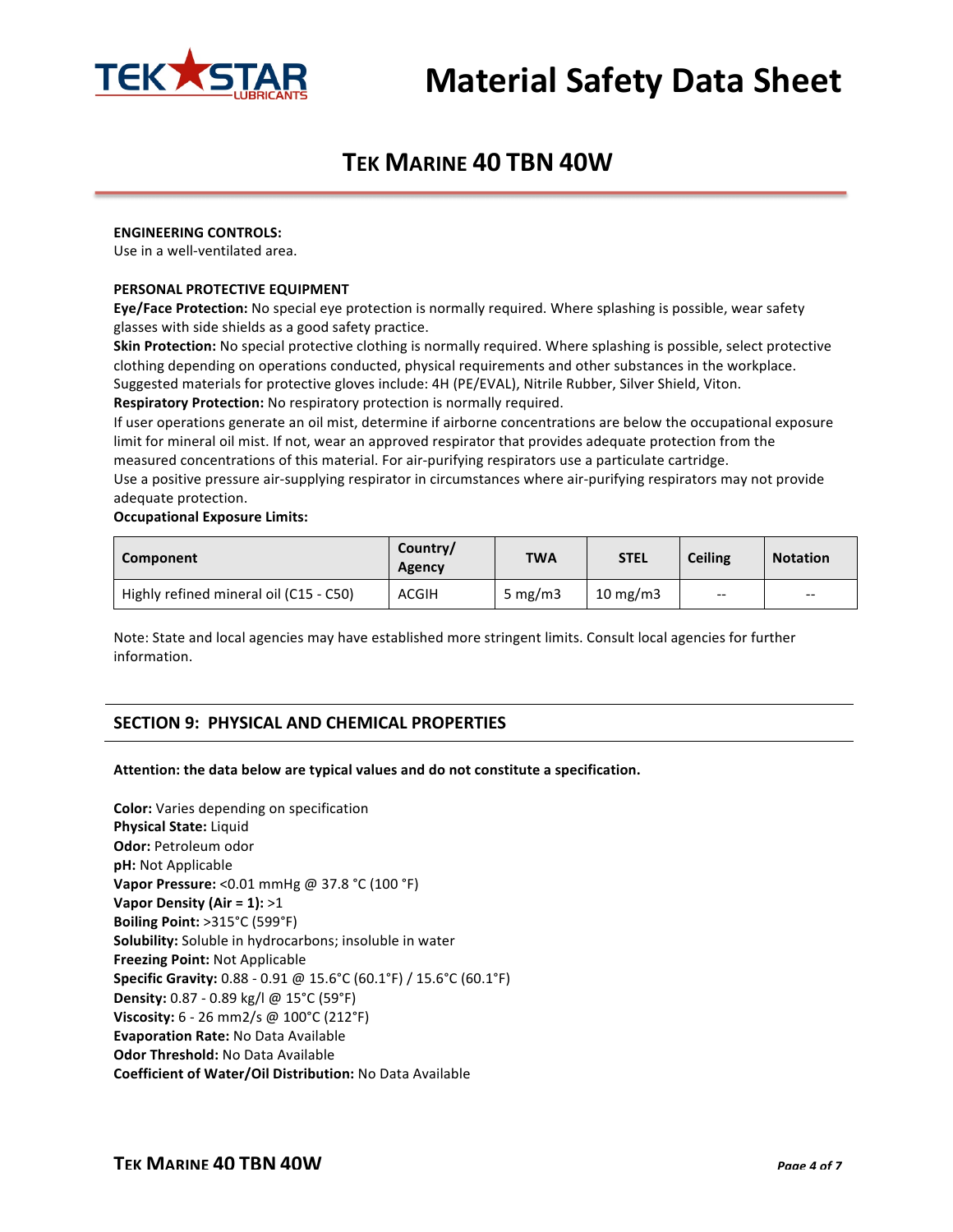

# **TEK MARINE 40 TBN 40W**

# **SECTION 10: STABILITY AND REACTIVITY**

**Chemical Stability:** This material is considered stable under normal ambient and anticipated storage and handling conditions of temperature and pressure.

**Incompatibility With Other Materials:** May react with strong acids or strong oxidizing agents, such as chlorates, nitrates, peroxides, etc.

**Hazardous Decomposition Products:** None known (None expected)

Hazardous Polymerization: Hazardous polymerization will not occur.

**Sensitivity to Mechanical Impact: No.** 

# **SECTION 11: TOXICOLOGICAL INFORMATION**

#### **IMMEDIATE HEALTH EFFECTS**

**Eye Irritation:** The eye irritation hazard is based on evaluation of data for similar materials or product components. **Skin Irritation:** The skin irritation hazard is based on evaluation of data for similar materials or product components.

**Skin Sensitization:** The skin sensitization hazard is based on evaluation of data for similar materials or product components.

**Acute Dermal Toxicity:** LD50: >5g/kg (rabbit). The acute dermal toxicity hazard is based on evaluation of data for similar materials or product components.

Acute Oral Toxicity: LD50: >5 g/kg (rat). The acute oral toxicity hazard is based on evaluation of data for similar materials or product components.

Acute Inhalation Toxicity: The acute inhalation toxicity hazard is based on evaluation of data for similar materials or product components. For additional information on the acute toxicity of the components, call the technical information center.

#### **ADDITIONAL TOXICOLOGY INFORMATION:**

This product contains petroleum base oils which may be refined by various processes including severe solvent extraction, severe hydrocracking, or severe hydrotreating. None of the oils requires a cancer warning under the OSHA Hazard Communication Standard (29 CFR 1910.1200). These oils have not been listed in the National Toxicology Program (NTP) Annual Report nor have they been classified by the

International Agency for Research on Cancer (IARC) as; carcinogenic to humans (Group 1), probably carcinogenic to humans (Group 2A), or possibly carcinogenic to humans (Group 2B). These oils have not been classified by the American Conference of Governmental Industrial Hygienists (ACGIH) as: confirmed human carcinogen (A1), suspected human carcinogen (A2), or confirmed animal carcinogen with unknown relevance to humans (A3).

# **SECTION 12: ECOLOGICAL INFORMATION**

### **ECOTOXICITY**

This material is not expected to be harmful to aquatic organisms. The ecotoxicity hazard is based on an evaluation of data for the components or a similar material.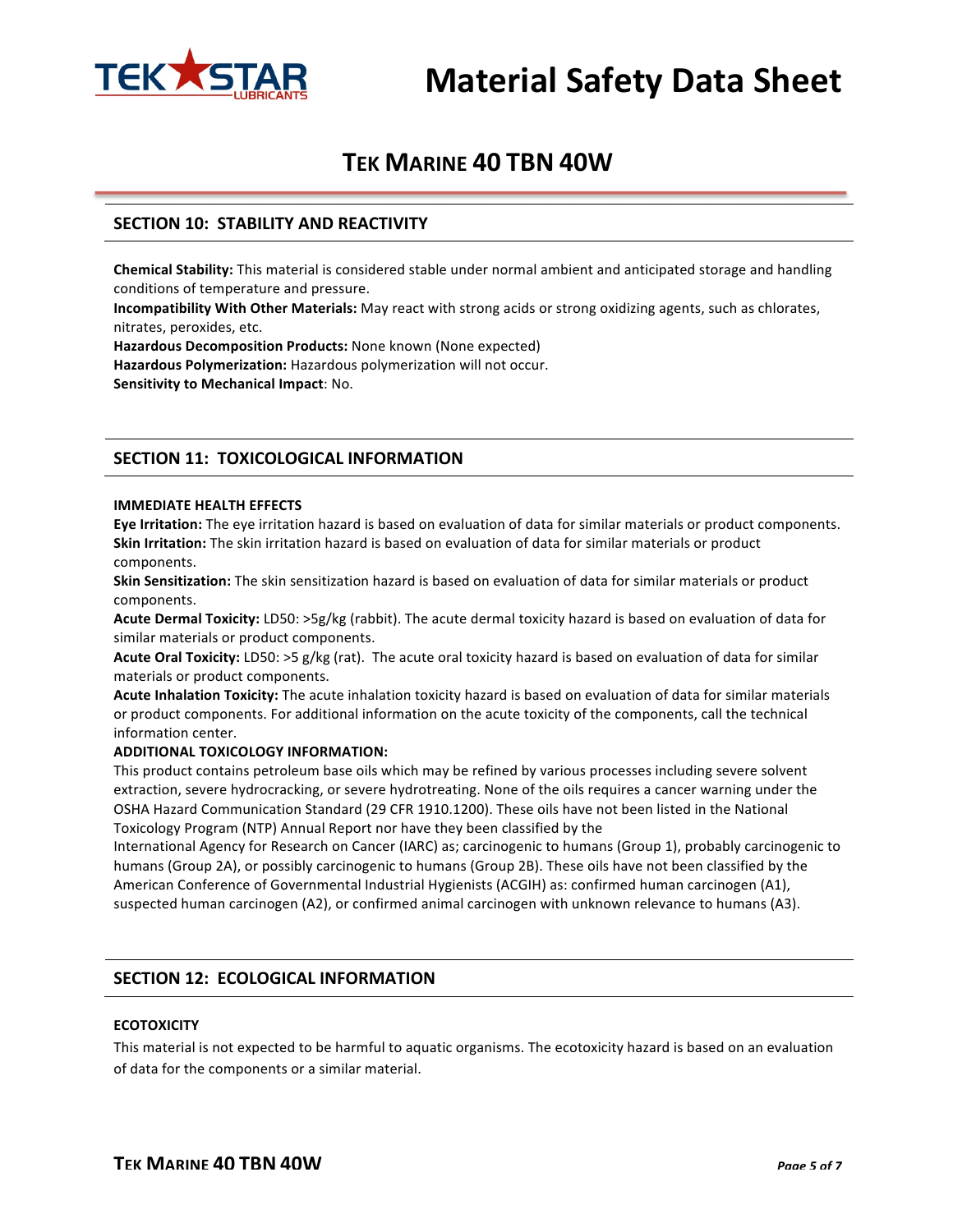

# **TEK MARINE 40 TBN 40W**

#### **ENVIRONMENTAL FATE**

Ready Biodegradability: This material is not expected to be readily biodegradable. The biodegradability of this material is based on an evaluation of data for the components or a similar material.

# **SECTION 13: DISPOSAL CONSIDERATIONS**

Use material for its intended purpose or recycle if possible. Oil collection services are available for used oil recycling or disposal. Place contaminated materials in containers and dispose of in a manner consistent with applicable regulations. Contact your sales representative or local environmental or health authorities for approved disposal or recycling methods.

# **SECTION 14: TRANSPORT INFORMATION**

The description shown may not apply to all shipping situations. Consult 49CFR, or appropriate Dangerous Goods Regulations, for additional description requirements (e.g., technical name) and mode-specific or quantity-specific shipping requirements.

**TC Shipping Description: NOT REGULATED AS DANGEROUS GOODS FOR TRANSPORTATION** UNDER TDG REGULATIONS

**IMO/IMDG Shipping Description: PETROLEUM LUBRICATING OIL; MAY BE REGULATED AS** DANGEROUS GOODS FOR TRANSPORT UNDER THE IMDG CODE

**ICAO/IATA Shipping Description: PETROLEUM LUBRICATING OIL: NOT REGULATED AS** DANGEROUS GOODS FOR TRANSPORT UNDER ICAO TI OR IATA DGR

**DOT Shipping Description: PETROLEUM LUBRICATING OIL, NOT REGULATED AS A HAZARDOUS** MATERIAL FOR TRANSPORTATION UNDER 49 CFR Additional Information: NOT HAZARDOUS BY U.S. DOT. ADR/RID HAZARD CLASS NOT APPLICABLE.

# **SECTION 15: REGULATORY INFORMATION**

#### **REGULATORY LISTS SEARCHED:**

01-1=IARC Group 1 01-2A=IARC Group 2A 01-2B=IARC Group 2B 35=WHMIS IDL

No components of this material were found on the regulatory lists above.